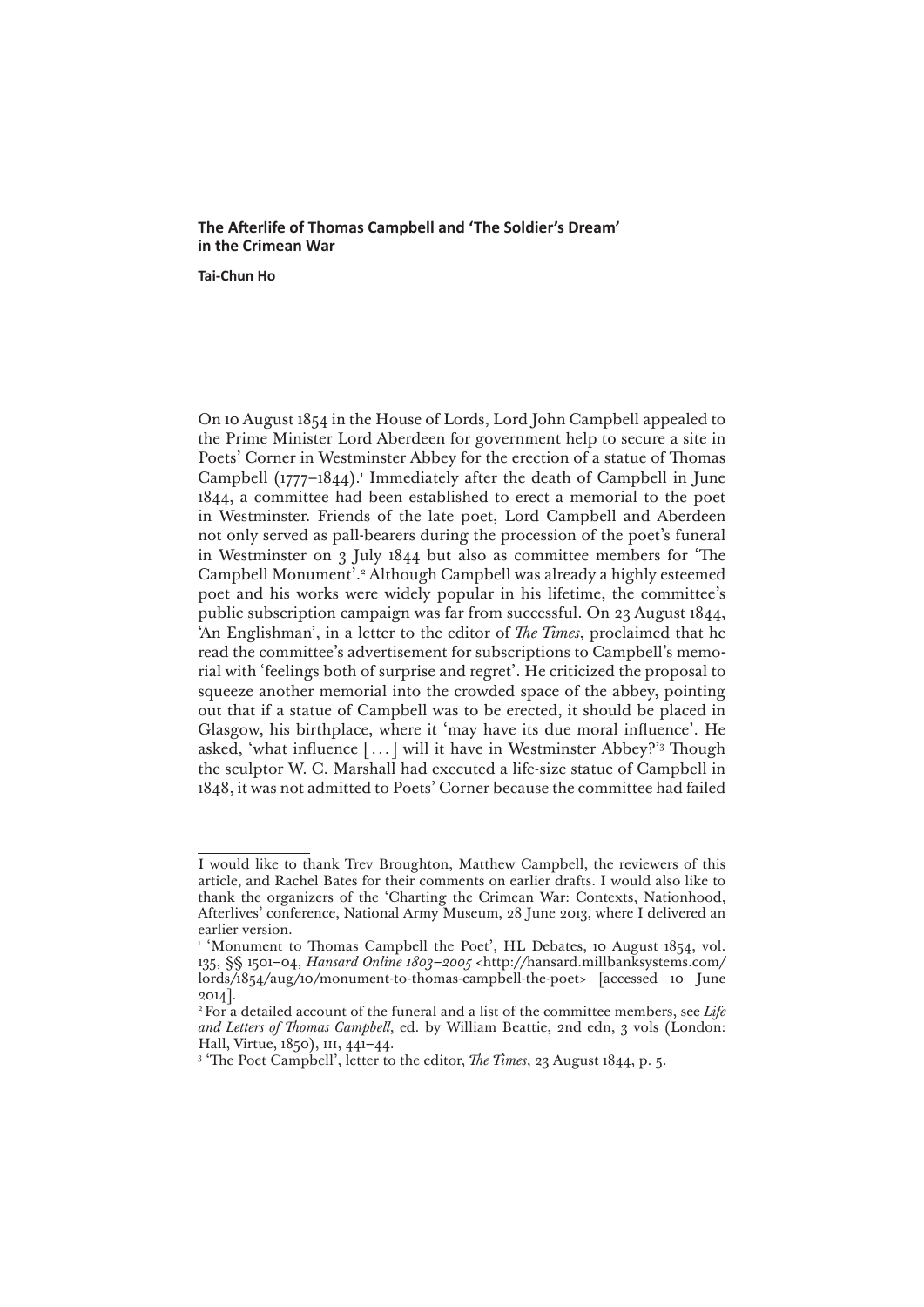to pay the '200 guineas' demanded by the dean and chapter of Westminster Abbey for a site for the statue.4

The Crimean War (1854–56), however, dramatically elevated Campbell's status. Addressing the long-delayed issue of Campbell's memorial, a letter to the editor of *The Times* commented on 3 August 1854: 'Surely at this moment, when the naval songs of Campbell may be exercising no mean influence in the Baltic and Black Seas, this strange omission needs only to be noticed to command instant attention.'5 In November 1854, claiming that 'during the last war his effusions did more to nerve the hearts of the British seamen than those of all the other poets put together', a critic for the *London Journal* appealed: 'We hope it requires only a hint to stimulate the country to the slight degree of liberality necessary to enable the "Campbell Monument Committee" to place this suitable memorial of one of its greatest poets among the other "Immortals".'6 As both quotations suggest, by this time Campbell had come to be remembered not merely as a popular poet — commonly referred to as the 'Bard of Hope' after his first and longest didactic poem *The Pleasures of Hope* (1799) — but, given the influence of his war poems during the Crimean conflict, as a national poet. It was mainly because of the mid-Victorians' belated recognition of Campbell's literary achievements as a pre-eminent early nineteenth-century war poet, and because of the impact of his poems during the Crimean War that his statue was finally admitted into Poets' Corner in May 1855.7

Today the best known and most acclaimed Crimean War poet is undoubtedly Alfred Tennyson for 'The Charge of the Light Brigade' (1854) and 'Maud' (1855), whereas Campbell is a name that critics seldom associate with the Crimea. Nevertheless, during and shortly after the war, Campbell was revered as a much more popular and established war poet than Tennyson. In a letter of 1 January 1855, author and dramatist Mary Russell Mitford asked: 'Have you seen Alfred Tennyson's fine poem, "The Charge of the Light Brigade", printed in *The Examiner*, some weeks ago?'. She exclaimed that 'it is a grand war song: except one or two of Campbell's, I know nothing of the sort'.<sup>8</sup> In an  $1857$  review of the poetry published during and after the war, while indicating that 'Mr. Tennyson is unquestionably a poet of far higher order than Mr. Campbell, and his poem on the Balaklava charge is not unworthy of him', essayist and critic George Brimley added, 'it would, we think, be rash to prophesy for it anything like the same popularity as has been attained by "Hohenlinden" and

<sup>4</sup> 'The Campbell Monument', letter to the editor, *The Times*, 21 June 1852, p. 4.

<sup>&</sup>lt;sup>5</sup> 'Westminster Abbey — Campbell's Monument', letter to the editor, *The Times*, 3 August 1854, p. 4.

<sup>&</sup>lt;sup>6</sup> 'Thomas Campbell', *London Journal*, 11 November 1854, p. 152.<br>7 'The Poet Campbell' *The Times* 7 May 1855, p. 11

<sup>&</sup>lt;sup>8</sup> Letters of Mary Russell Mitford, ed. by Henry F. Chorley, 2 vols (London: Lane, 1925), II, 265 (1 January 1855).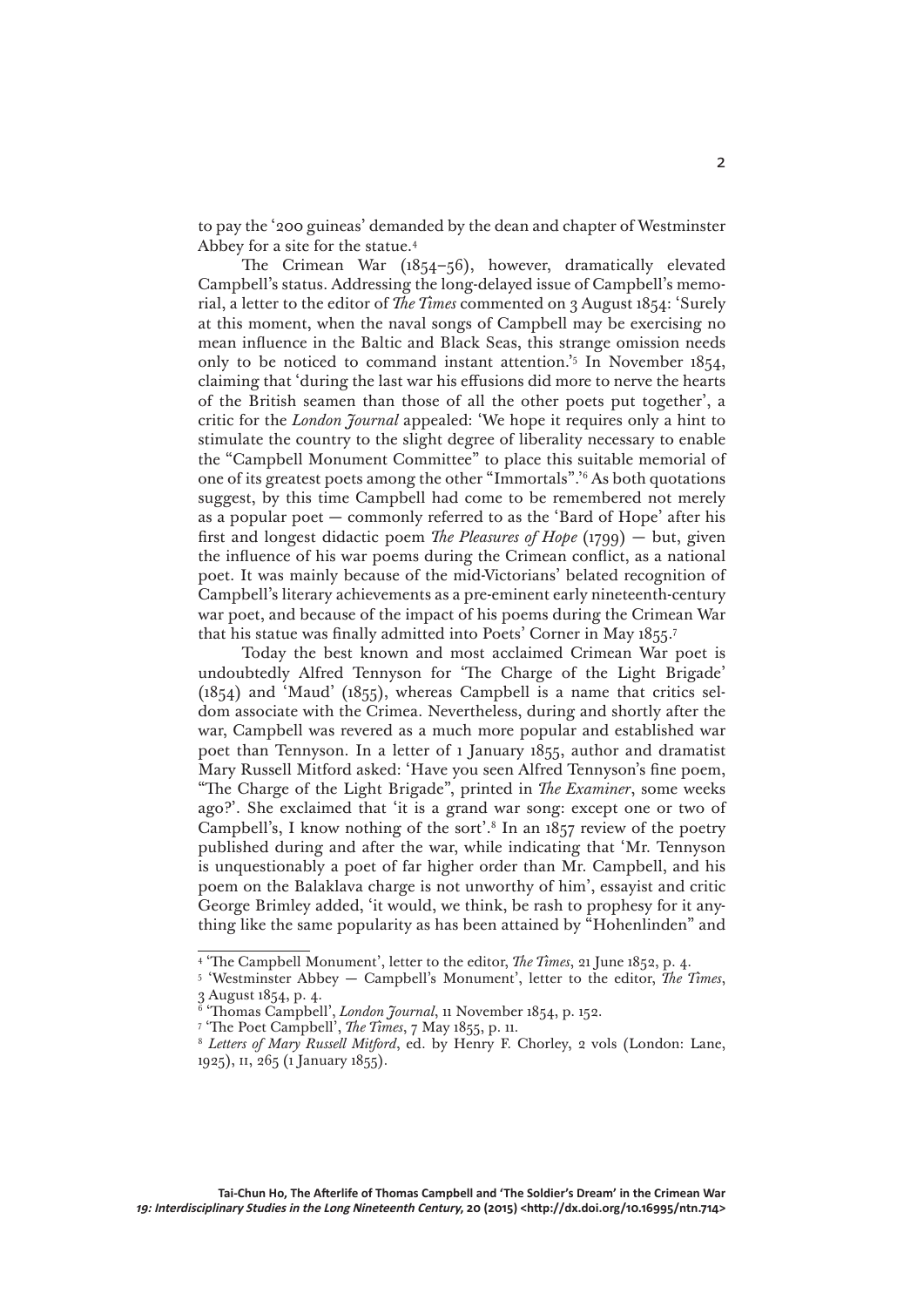"The Battle of the Baltic".'9 Both commentaries remind us that during and immediately after the war, Campbell's early nineteenth-century war poems were secure in their canonical status and served as a cultural benchmark for contemporaries, while Tennyson's 'Charge of the Light Brigade' was still a new piece — one that would only gradually be enshrined as the most iconic Crimean War poem for modern readers.

Studies of Crimean War poetry tend to focus on 'The Charge of the Light Brigade'. While the poem is often dismissed as the Poet Laureate's unthinking patriotic response to *The Times*'s despatches, two important interventions appeared in 1985. Christopher Ricks and Edgar Shannon, in their detailed analysis of Tennyson's manuscripts and letters, elucidate the poet's artistic labour in composing the poem, whereas Jerome McGann's new historicist article draws attention to the poet's engagement with the ideological conflicts during the war, contending that Tennyson appropriated the heroic traditions of French paintings to affirm the threatened role of the British aristocratic class. Later, in a 2003 article exploring the power of poetic representation and the problem of depicting the charge, Trudi Tate further argues that the poem 'is in fact a subtle and even anguished reflection upon the Crimean War'.<sup>10</sup> In recent years, Matthew Bevis has questioned a tendency among literary critics to disparage Victorian war poetry in the light of First World War poetry, maintaining that the 'sense of Victorian war poetry as a synonym for victorious war poetry needs to be reconsidered'.<sup>11</sup> Given that the Crimean conflict was the first modern war documented by correspondents sending home telegraphic despatches for mass circulation in newspapers, critics have paid increasing attention to the relationship between newspapers and Crimean War poetry. In her book-length study, Stefanie Markovits has made a case for the impact of newspapers on artistic representations of the war: 'What might be called the pressure of the press changed the shape of novels, poems, and paintings about the War.'12

<sup>9</sup> [George Brimley], 'Little Lessons for Little Poets, *Fraser's Magazine*, February 1857, pp. 218–33 (p. 223).

<sup>10</sup> Christopher Ricks and Edgar Shannon, '"The Charge of the Light Brigade": The Creation of a Poem', *Studies in Bibliography*, 38 (1985), 1–44; Jerome McGann, 'Tennyson and the Histories of Criticism', in *The Beauty of Inflections: Literary Investigation in Historical Method and Theory* (Oxford: Clarendon Press, 1985), pp. 173–203; Trudi Tate, 'On Not Knowing Why: Memorializing the Light Brigade', in *Literature*, *Science*, *Psychoanalysis*, *1830–1970: Essays in Honour of Gillian Beer*, ed. by Helen Small and Trudi Tate (Oxford: Oxford University Press, 2003), pp. 160–80 (p. 166). <sup>11</sup> Matthew Bevis, 'Fighting Talk: Victorian War Poetry', in *The Oxford Handbook of British and Irish War Poetry*, ed. by Tim Kendall (Oxford: Oxford University Press, 2007), pp. 7–33 (p. 9).

<sup>&</sup>lt;sup>12</sup> Stefanie Markovits, *The Crimean War in the British Imagination* (Cambridge: Cambridge University Press, 2009), p. 3.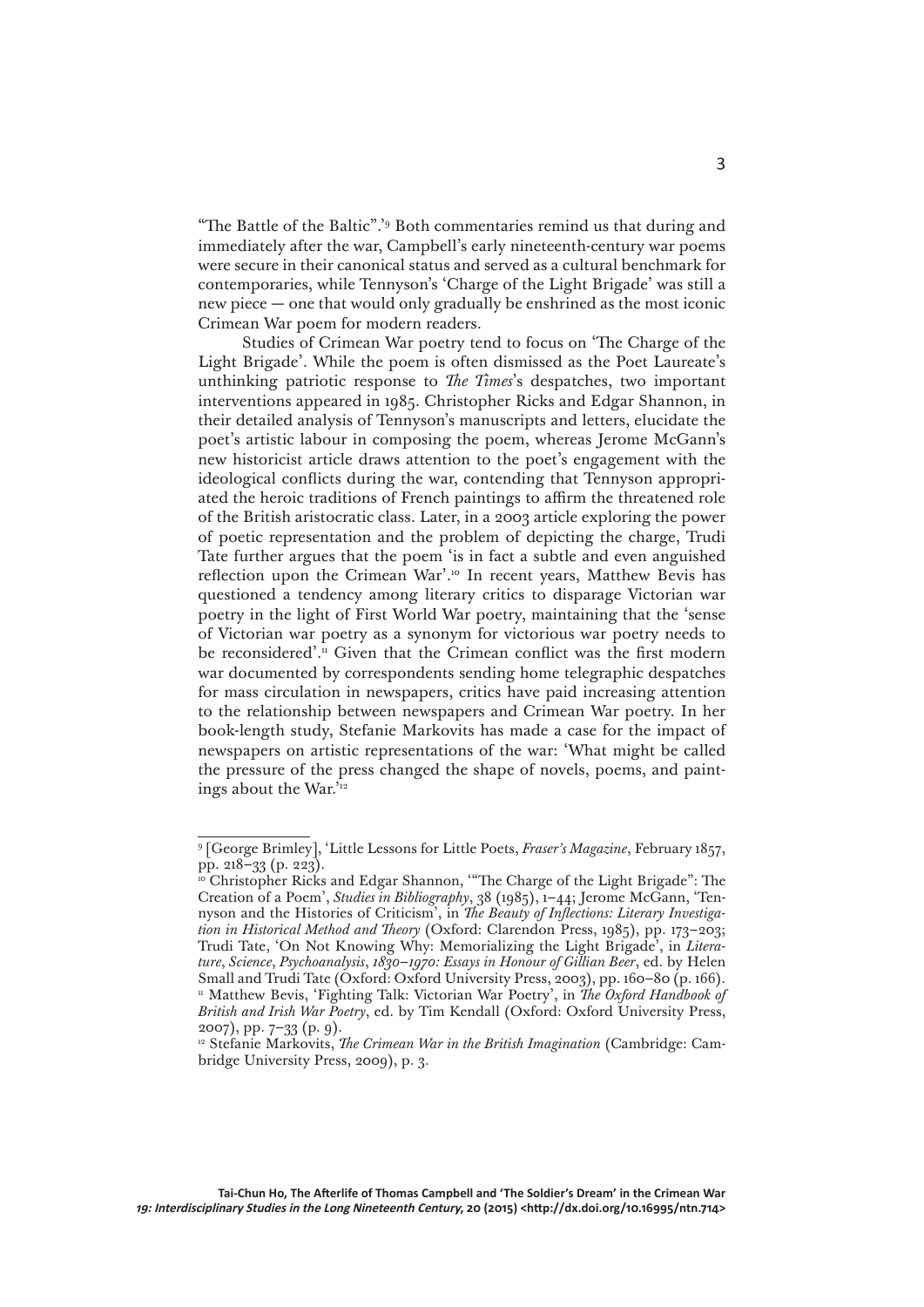While building on the work of recent critics, this article will argue that the two-year military campaign waged at a long distance was not only a media war but also a literary one, during which civilian poets drew on established forms of war poetry to make sense of the pressing issues provoked by the conflict overseas. This literary war was manifest in the myriad ways Victorian poets and artists rewrote Campbell's 'The Soldier's Dream' (1804) to address the reading public's anxieties and expectations about the welfare of the common soldier. In what follows, I will first highlight Campbell's prominent role as a grandfather of Victorian war poets and briefly discuss his dream-vision poem. Then, I will trace the ways in which Victorian poets and artists reworked Campbell's dream-vision framework at specific moments of the conflict. The rewritings of Campbell's poem this article will consider include: *Punch*'s 'The Soldier's Dream' alongside an accompanying cartoon by John Tenniel of 1 April 1854; the poem 'A Night on the Heights', penned by the pseudonymous poet 'Private Jones' in *Tait's Edinburgh Magazine* in December 1854; a piece of commemorative pottery designed by George Eyre in January 1855; and Part iii of Tennyson's 'Maud', published in *Maud and Other Poems* in July 1855. By examining these works at the specific moments of the conflict, I will demonstrate that mid-Victorians deployed Campbell's dream vision to negotiate the soldier's public duties and private emotions, as well as the government's responsibilities for the soldier and his family. While in general mid-century commentators utilized Campbell's dream vision to foreground a benign government's efforts to care for the soldier, Tennyson's conclusion of 'Maud' offered an ironic rendition of this interpretation. Instead, a civilian's dream of fighting a glorious war becomes a nightmarish vision of the government's military incompetence and the suffering of the rank and file in the Crimea.

## **Campbell's 'war-broken soldier'**

One important credential of Campbell as a grandfather of the Crimean War poets was that several of his noted war poems — 'Hohenlinden' (1802) and 'The Soldier's Dream', for instance — were either inspired by or based on the battle scenes he witnessed during his travels in Germany in 1800. In Edmund Blunden's now classic article 'The Soldier Poets of 1914–1918' (1930), Campbell is the only pre-First World War poet mentioned: 'It was one of the romantic things about Thomas Campbell that he had seen as well as sung the Battle of Hohenlinden, or at any rate people said he had seen it, which was remarkable enough.<sup>'13</sup> Blunden downplays Campbell's experience of war with the word 'romantic' in order to highlight the novelty

<sup>13</sup> Edmund Blunden, 'The Soldier Poets of 1914–1918', in *An Anthology of War Poems*, ed. by Frederick Brereton (London: Longman, 1930), pp. 13–24 (p. 13).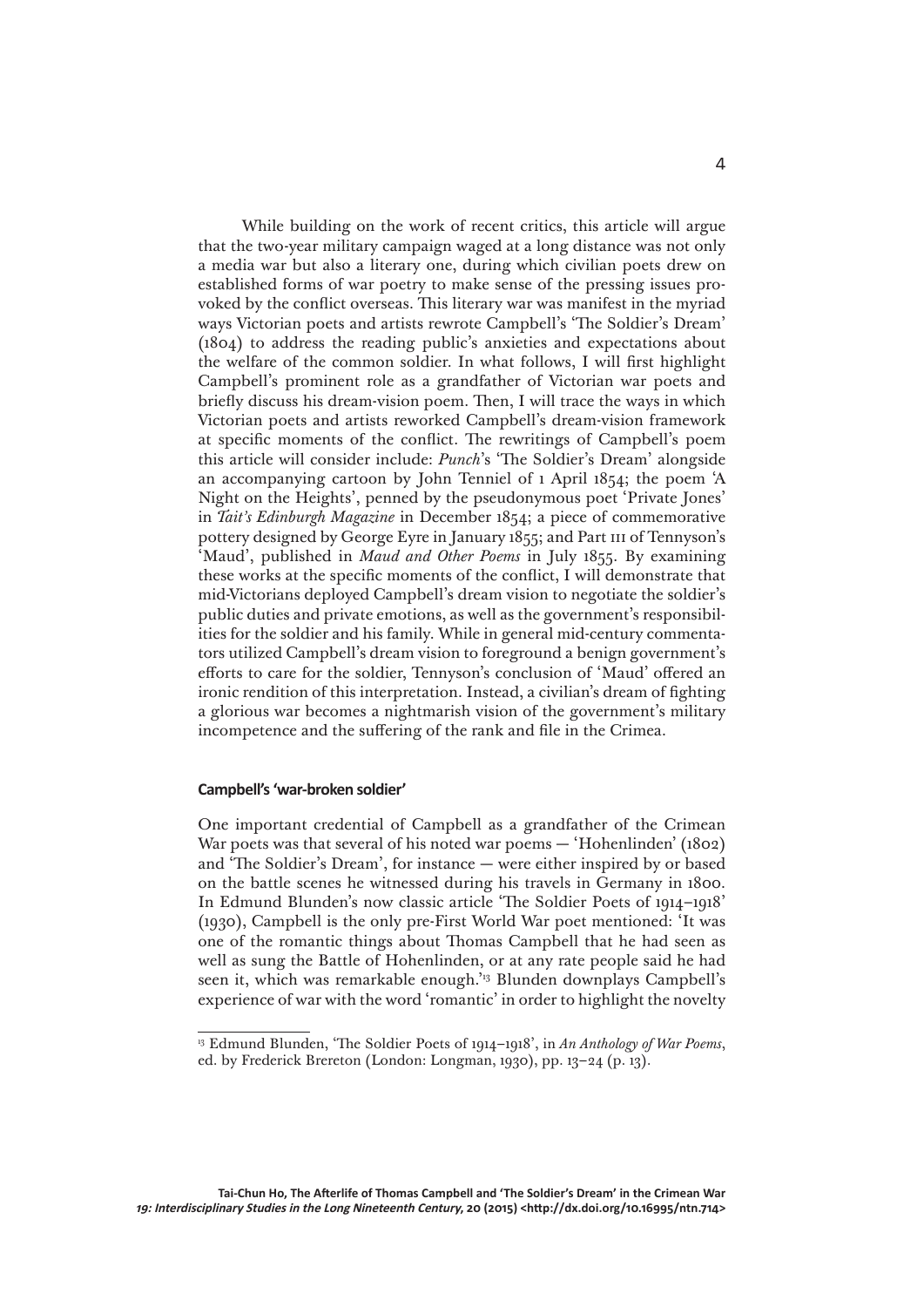and distinctive identity of the soldier-poets of his own First World War generation. However, to the mid-Victorians, the authority of Campbell's eyewitness experience as expressed in his war poems was indisputable. In the 1854 article cited above, the writer for the *London Journal* noted that during Campbell's visit to Germany, he 'witnessed the fields of Ratisbon and Ingoldstadt, which inspired his mind with terrible ideas of the horrors of war' ('Thomas Campbell', p. 152). Edited by his biographer William Beattie and published in 1848, Campbell's letters make it clear that he was at first drawn to, but subsequently haunted by, the bloodshed he saw in Ratisbon in 1800. In a letter of that year, he remarks that he 'indulged in what you call the criminal curiosity of witnessing blood and desolation'. He goes on to comment on this experience: 'Those impressions at seeing numbers of men strewn dead on the field  $-$  or, what was worse  $-$  seeing them in the act of dying, are so horrible to my memory, that I study to banish them' (*Life and Letters*, ed. by Beattie, i, 284, 285).

The germ of 'The Soldier's Dream' was the horrific battles Campbell witnessed in 1800 (*Life and Letters*, i, 384). The poem opens with an anonymous combatant's view of the aftermath of battle:

> Our bugles sang truce — for the night-cloud had lowered And the sentinel stars set their watch in the sky; And thousands had sunk on the ground overpowered, The weary to sleep, and the wounded to die.<sup>14</sup>

Among the 'weary to sleep' is a soldier who reclines on a 'pallet of straw' and safeguards the dead soldiers' bodies with a 'wolf-scaring faggot' (ll. 4–5, 6). 'At the dead of the night' he sees 'a sweet vision' in his dream that he is running 'from the battle-field's dreadful array' to 'the pleasant fields' to be reunited with his family and friends (ll. 7, 9, 13). As he reaches home, he 'pledge[s]' that he would never again leave them. However, just as he hears his wife's voice  $-$  'Stay, stay with us,  $-$  rest, thou art weary and worn' — the 'war-broken soldier' awakes full of sorrow (ll. 21–22). The twenty-four line poem is anti-war, in that it captures a battle-traumatized soldier's war-weariness and longing for home. Campbell's use of the dream vision is deeply ambivalent. His insistence that the soldier-speaker dreamt the vision 'thrice ere the morning' (l. 8) and the adjective 'sweet' (l. 7) suggests an element of indulgence. Although the vision fulfils the soldier's wish for a reunion with his family during his sleep, it also turns out to be an illusion: he wakes up and returns to the harsh reality of war.

While the structure of the dream vision which lies at the centre of Campbell's war poem is a long-established one that goes back to the

<sup>&</sup>lt;sup>14</sup> 'The Soldier's Dream', in *The Poetical Works of Thomas Campbell* (London: Moxon, 1837), pp. 100–01 (ll. 1–4). All references to 'The Soldier's Dream' are from this edition and will be cited parenthetically by line number.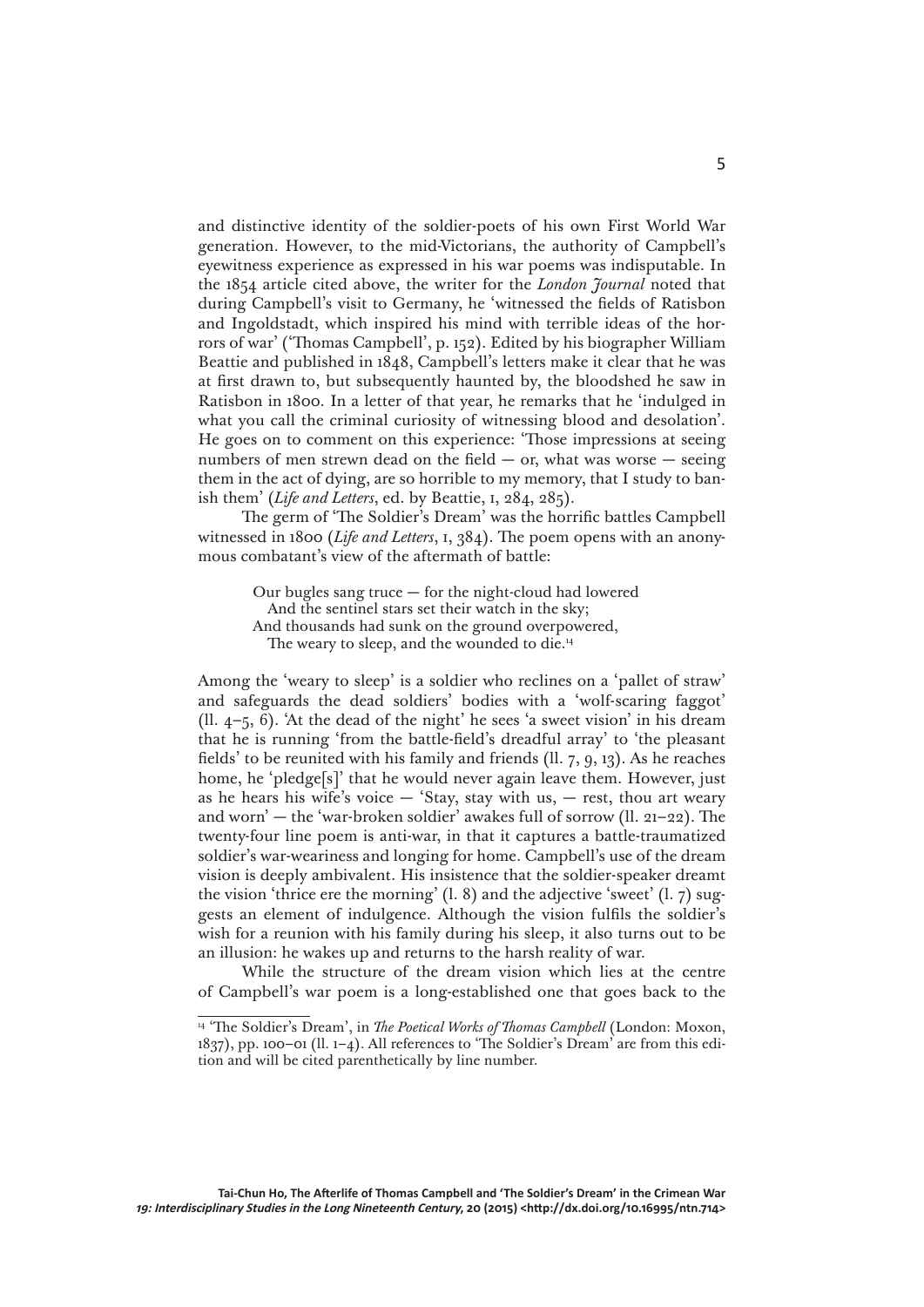conventions of medieval literature, Campbell popularized the use of it in the context of war for subsequent artists. Since its publication, 'The Soldier's Dream' had been readapted in both poetical and visual forms and it returned to the fore during the Crimean War.15 Campbell's dreamvision framework allowed non-combatant poets and artists to express private emotions through the first-person voice of an emotionally distraught soldier, alternating between domestic and military scenes. The tripartite narrative structure of the dream vision — which entails the soldier's anxiety about his military duties before he falls asleep, his dream vision of home and his life on reawakening — offered a motif that was easily adapted by civilian artists and readily intelligible to educated readers. As we shall see, the mid-Victorians transformed Campbell's 'war-broken' soldier into a patriotic hero, who was deeply troubled by his family's welfare but ultimately soothed by the vision of a female authority figure.

## **The mid-victorian patriotic hero**

On 1 April 1854, a few days after England's declaration of war on 27 March, *Punch* published a poem bearing the title 'The Soldier's Dream'. In *Punch*'s rendition, what unsettles the departing soldier is not war-weariness but the practical question of how his wife might eke out a living without the main breadwinner. In his dream, he first sees that his presentiment of his suffering family has come true: his children are starving and crying for food and his wife does not know where to turn for help. Just when they are 'shivering for cold on a blanketless bed | And crouched round a hearth whence the last spark was gone', the soldier sees 'a kind lady', who 'look[s] like an angel of grace', arrive at his house and offer them food, fuel, and clothing.16 The lady explains to the soldier's family: "tis the offering of friends [...]. It comes from the country your husband defends, | Which to you pays a debt that to him it feels owed' (ll. 23–24). Published immediately after the departure of English troops in February 1854, *Punch*'s 'Soldier's Dream' is a direct response to the public's concern over the fate of army wives and families left behind without adequate provision.

<sup>&</sup>lt;sup>15</sup> For instance, the publication of Campbell's poem immediately prompted a parody entitled 'The Soldier's Second Dream'. In 1837, Edward Moxon commissioned William Turner to produce twenty-one vignettes for an illustrated edition of Campbell's works including 'The Soldier's Dream'. Also, a few months prior to the outbreak of the Crimean War, in July 1853, *Punch* printed a satirical rendition. See A. Z, 'The Soldier's Second Dream', *Anti-Gallican*, December 1804, pp. 472–74; *Poetical Works*  <sup>16</sup> 'The Soldier's Dream', *Punch*, 1 April 1854, p. 130 (ll. 15–16, 17, 19). Further references to the poem will be cited parenthetically by line number.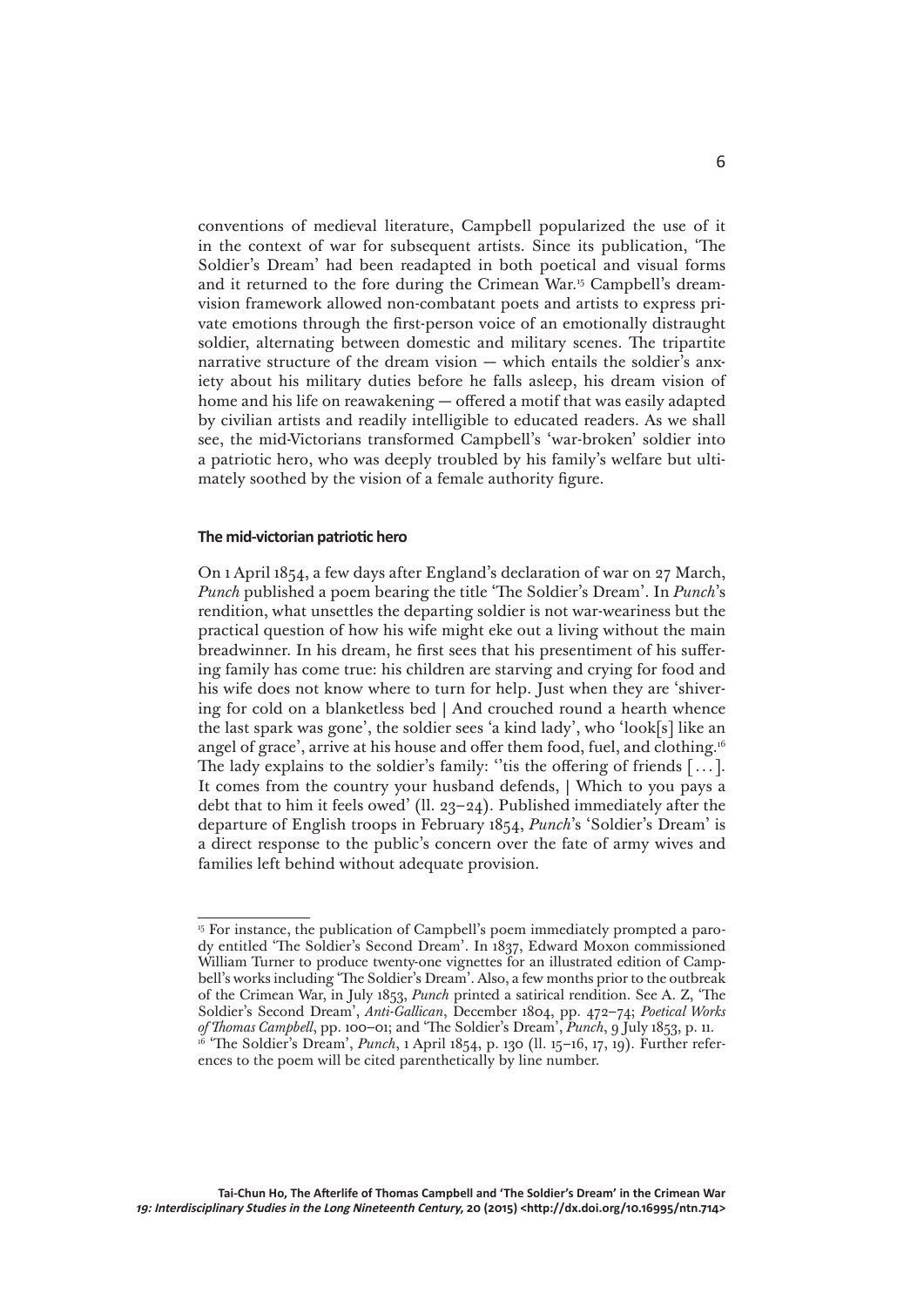It was 'A Naval Officer', in a letter to the editor of *The Times* on 22 February, who first drew the public's attention to the welfare of soldiers' wives. Stating that 'the pay of the soldier is wholly inadequate to maintain his wife, even without children, in his absence on foreign service', he contended that 'no better proof could be given of deep and heartfelt interest in the welfare of our soldiers [...] than by an earnest effort upon the part of the country to ameliorate the condition of their wives and families'.17 What the country and people at home should do for the soldiers' dependents became the subject of public discussion in the following months as an outpouring of letters addressing this issue appeared in the columns of *The Times*. On 23 February, 'A Young Englishwoman', who read the letter by 'A Naval Officer' quoted above, confidently expressed that 'there are thousands (young ladies especially) who would willingly come forward, and turn to good account, in aid of the soldier's wives, the many hours they now spend daily in comparative idleness'.18 She suggested that women could contribute to the war effort by visiting soldiers' families or by working for a bazaar selling articles to raise funds for them. Later, on 2 March, *The Times* printed a letter by 'M. Walker', a soldier's wife, who wrote that since the departure of her husband, she had 'nothing but my needle to depend on to provide for myself, one child, and another unborn. I have neither money nor the necessaries for my confinement.<sup>'19</sup> She appealed to readers of *The Times* to look into her case and grant her admittance to the Queen Charlotte's Lying-In Hospital. Her request was immediately answered. On 6 March, a committee member of the hospital wrote that 'M. Walker' whose husband was a soldier of the Scots Fusilier Guards, was given admission already and that 'the committee will, as long as they have any means left at all, be too happy to receive the wives of those brave men now gone to fight our battles'.<sup>20</sup> While there were various local war efforts to aid the soldier's wives and children, the official organization was the Central Association for the Aid of the Wives and Families of Soldiers Ordered to the East, established in March 1854.<sup>21</sup>

The *Punch* poet transformed Campbell's dreamer's longing for home into a soldier's anxiety about his family. The dream of this Victorian soldier is not an illusion but a vision, 'a glad dream' that makes him feel 'sorry no more' (l. 7) and that in turn helps shape his understanding of the war, a pattern we shall see in subsequent rewritings. The pivotal moment of this 'glad dream' is illustrated in John Tenniel's cartoon that accompanies the

<sup>&</sup>lt;sup>17</sup> 'Soldiers' Wives', letter to the editor, *The Times*, 22 February 1854, p. 12.<br><sup>18</sup> 'Soldiers' Wives', letter to the editor, *The Times*, 23 February 1854, p. 9.

<sup>&</sup>lt;sup>19</sup> 'Soldiers' Wives', letter to the editor, *The Times*, 2 March 1854, p. 9.

<sup>&</sup>lt;sup>20</sup> C. H, 'Soldiers' Wives', letter to the editor, *The Times*, 6 March 1854, p. 10.

<sup>&</sup>lt;sup>21</sup> For philanthropy and women's war efforts in the Crimean War, see Myna Trustram, *Women of the Regiment: Marriage and the Victorian Army* (Cambridge: Cambridge University Press, 1984), pp. 161–89.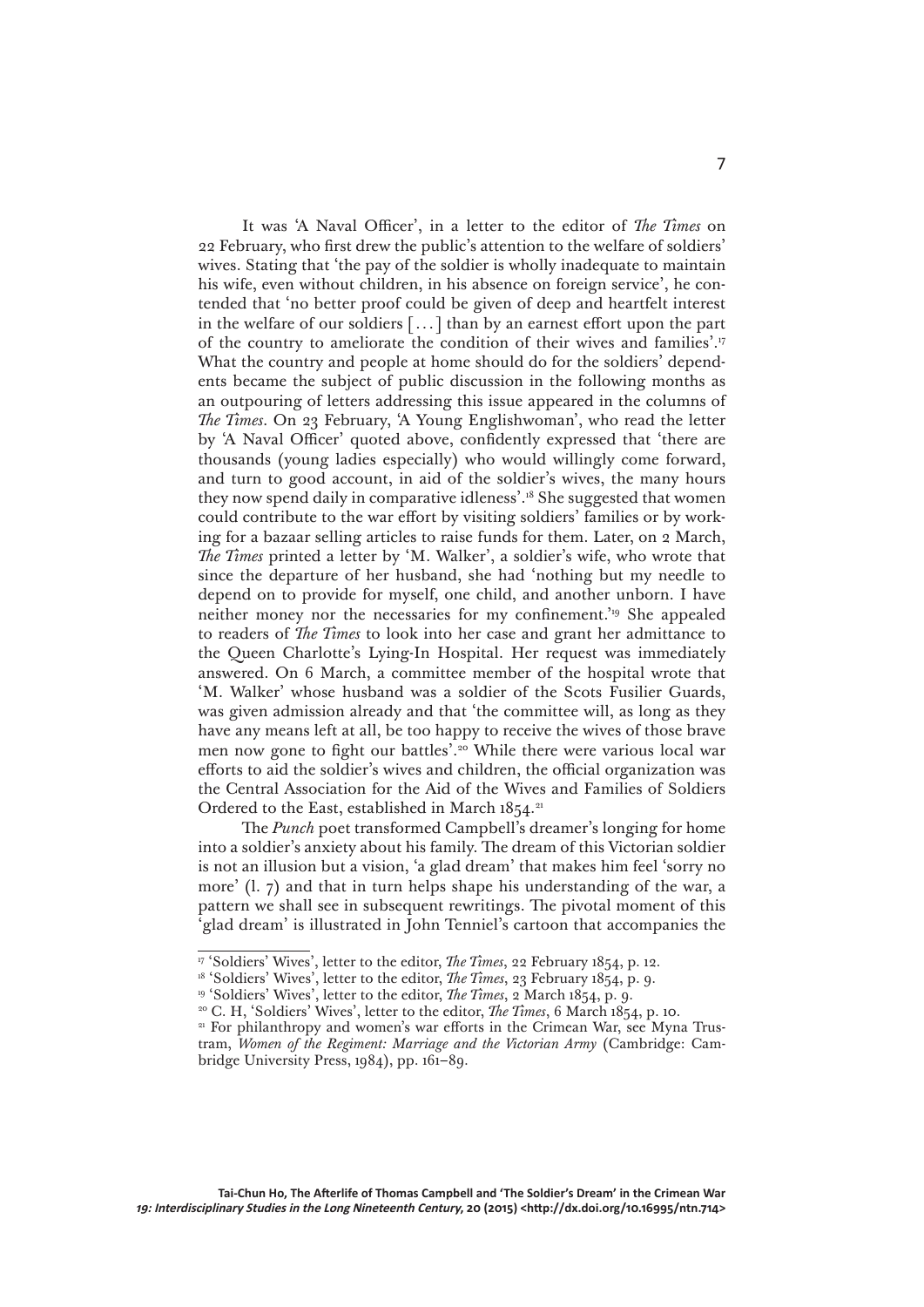poem with the caption 'The Soldier's Dream' (*Fig. 1*). In the foreground of the cartoon is the soldier sleeping face up, while his children are visited by two angels in the top left and his wife bows and shakes hands with a lady in the top centre. Here, the lady visitor's face-to-face encounter with the soldier's wife visualizes the war efforts of middle- and upperclass women as invoked in the correspondence columns of *The Times*. The *Punch* poet's reworking of Campbell's poem accompanied by the cartoon is thus an attempt to ease the public's anxiety about the condition of soldiers' families, to shore up the self-image of the civilian middle class, and to embolden soldiers to fulfil their public duties without having to worry about their families: 'His heart will be stouter, his arm will be stronger, | When he knows that his children are clothed, taught, and fed' (II.  $24-25$ ). Thus, the poem that captures the soldier's anxiety about his family, his hopes of a lady's philanthropic intervention, and his emotional resolution in his waking life  $-$  'I stood to my arms with a heart free from grieving, | All fears for my wife and my babes chased away' (ll.  $30-31$ ) — becomes itself a testimony to the government's war effort on the home front and the soldier's dedication to his service at the onset of the war.

Meanwhile, the poem suggests that there is a kind of military covenant between the soldiery and the nation: since soldiers sign up for the army and run the risks of dying on the battlefield, the nation is obliged to underwrite the welfare of their families. This doctrine, however, was problematized when, in the aftermath of the Battle of Alma on 20 September 1854, *The Times* reported the suffering of the wounded both in the Crimea and at Scutari Hospital. In an article of 10 October 1854, one correspondent wrote that 'the wounded were left, some for two nights, the whole for one, on the field [...]. There were no proper means for removing the wounded from the field.'22 In an alarming report of 12 October, Thomas Chenery, the Constantinople correspondent for *The Times*, disclosed the shortage of the medical supplies and staff for the wounded transported from the Battle of Alma to Scutari Hospital. Claiming that 'the British government has not even found linen to bandage their wounds', Chenery called on the public to donate money and clothing to the wounded.<sup>23</sup> The government reacted to Chenery's report by establishing the Royal Patriotic Fund commission to raise subscriptions exclusively for the widows and orphans of the mariners, soldiers, and sailors who died in the war.<sup>24</sup> In the following two rewritings of Campbell's dream vision, we shall see how civilians, informed by newspaper coverage of the suffering of soldiers in the wake of Alma, reworked Campbell's dream vision to negotiate a troubled relationship between the government, soldiers, and their families.

<sup>&</sup>lt;sup>22</sup> 'The Battle of the Alma', *The Times*, 10 October 1854, p. 7.

<sup>23 [</sup>Thomas Chenery], 'The Crimea', *The Times*, 12 October 1854, p. 7.

<sup>24 &#</sup>x27;The Patriotic Fund', *Illustrated London News*, 21 October 1854, p. 381.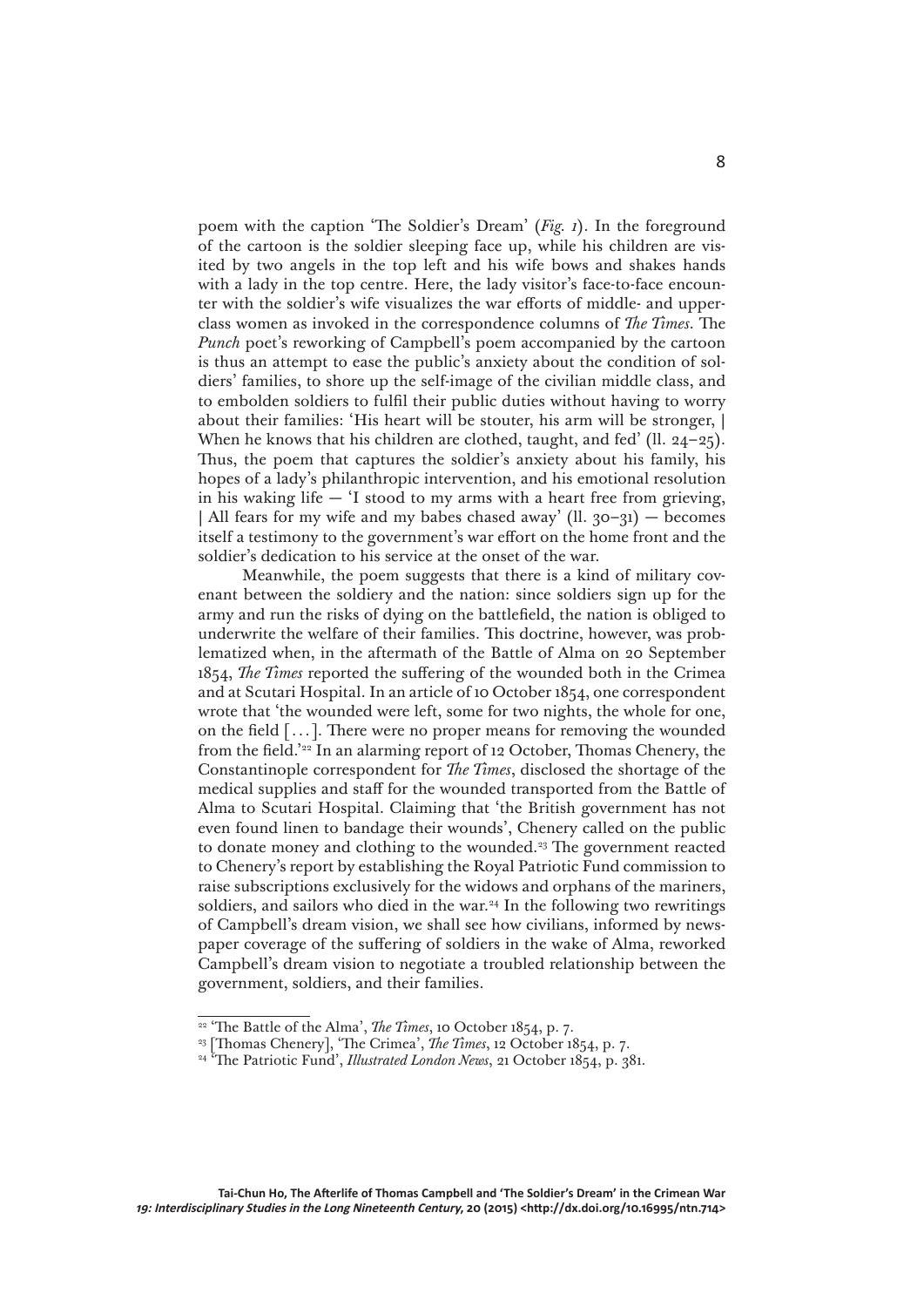

*Fig. 1*: [John Tenniel], 'The Soldier's Dream', *Punch*, 1 April 1854, p. 130.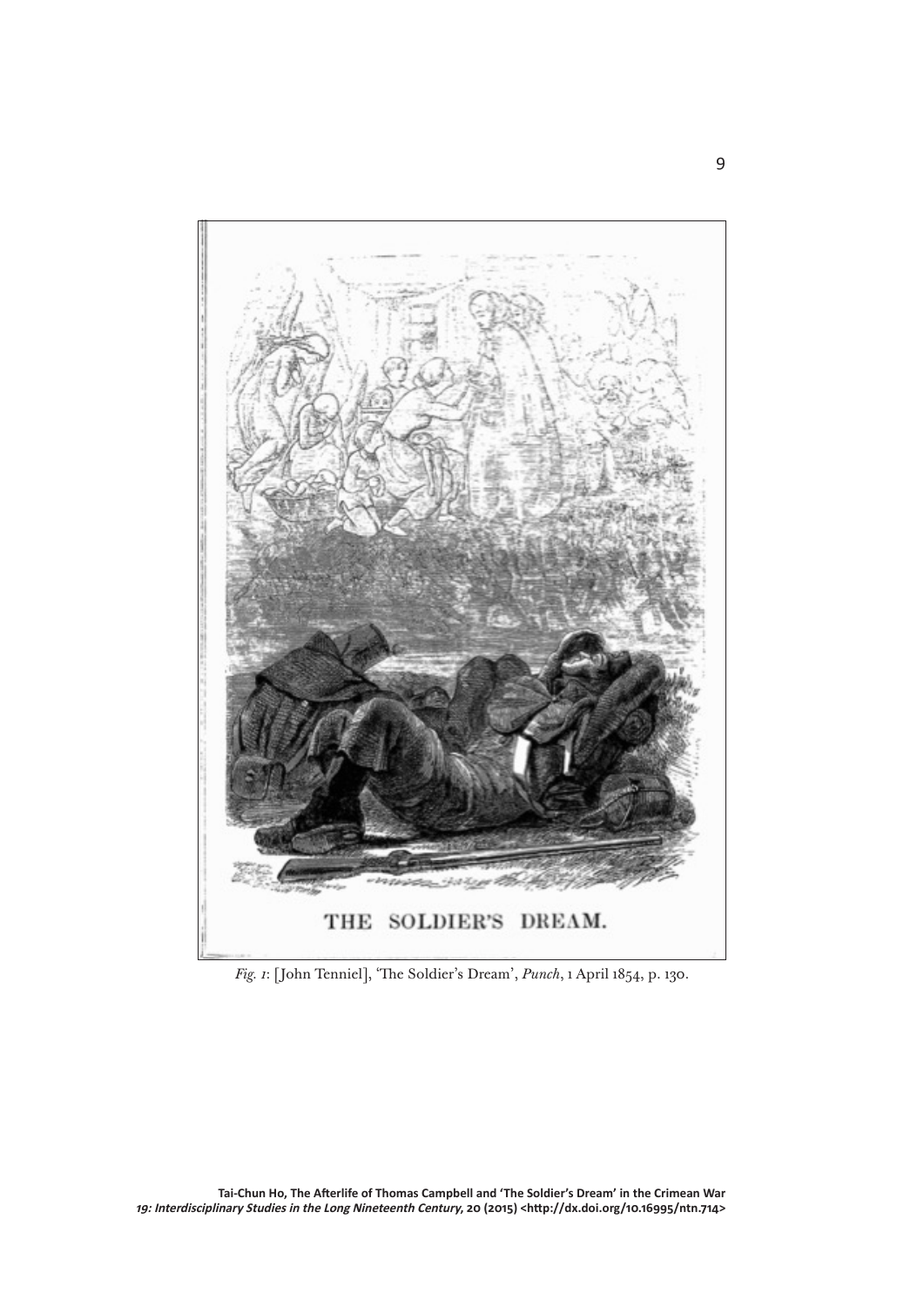In January 1855, Samuel Alcock and Company, a pottery manufacturer based in Burslem, Staffordshire, produced a 'Royal Patriotic Jug' designed by George Eyre. In an advertisement printed in *The Times*, the company announced that it manufactured this jug for anyone desiring to 'possess a memorial [...] illustrative alike of the horrors of the War, as well as of the nation's grateful efforts to alleviate them evidenced by the Royal Patriotic Fund'.<sup>25</sup> While Staffordshire pottery was made in profusion during the war to commemorate specific people and events, Eyre painted the jug with the battle and home scenes of Campbell's dream-vision poem.<sup>26</sup> There are obvious parallels between Tenniel's *Punch* cartoon and the jug's scenes but the most striking difference is that Eyre incorporates the ethical dimension of the sufferings of the soldiers into his visual representation (*Fig. 2*). In Tenniel's cartoon, the sleeping soldier remains unscathed and his wife, receiving help from two charitable ladies, appears to be only concerned with the problems of the household. In contrast, on the jug, sitting in the foreground of the battle scene is a wounded soldier whose head is covered with a bandage; in the middle ground, another, either wounded or dead, is being carried away. On the other side of the jug, superseding the charitable lady in *Punch*'s cartoon is an angel carrying a banner inscribed 'The Patriotic Fund'.



*Fig. 2*: 'Royal Patriotic Jug', designed by George Eyre and manufactured by Samuel Alcock and co., Hill Pottery, Burslem, 1 January 1855. Courtesy of the National Army Museum, London ©.

**Tai-Chun Ho, The Afterlife of Thomas Campbell and 'The Soldier's Dream' in the Crimean War 19: Interdisciplinary Studies in the Long Nineteenth Century, 20 (2015) <http://dx.doi.org/10.16995/ntn.714>**

<sup>25</sup> *The Times*, 21 March 1855, p. 14.

<sup>26</sup> Asa Briggs, *Victorian Things* (London: Batsford, 1988), p. 164.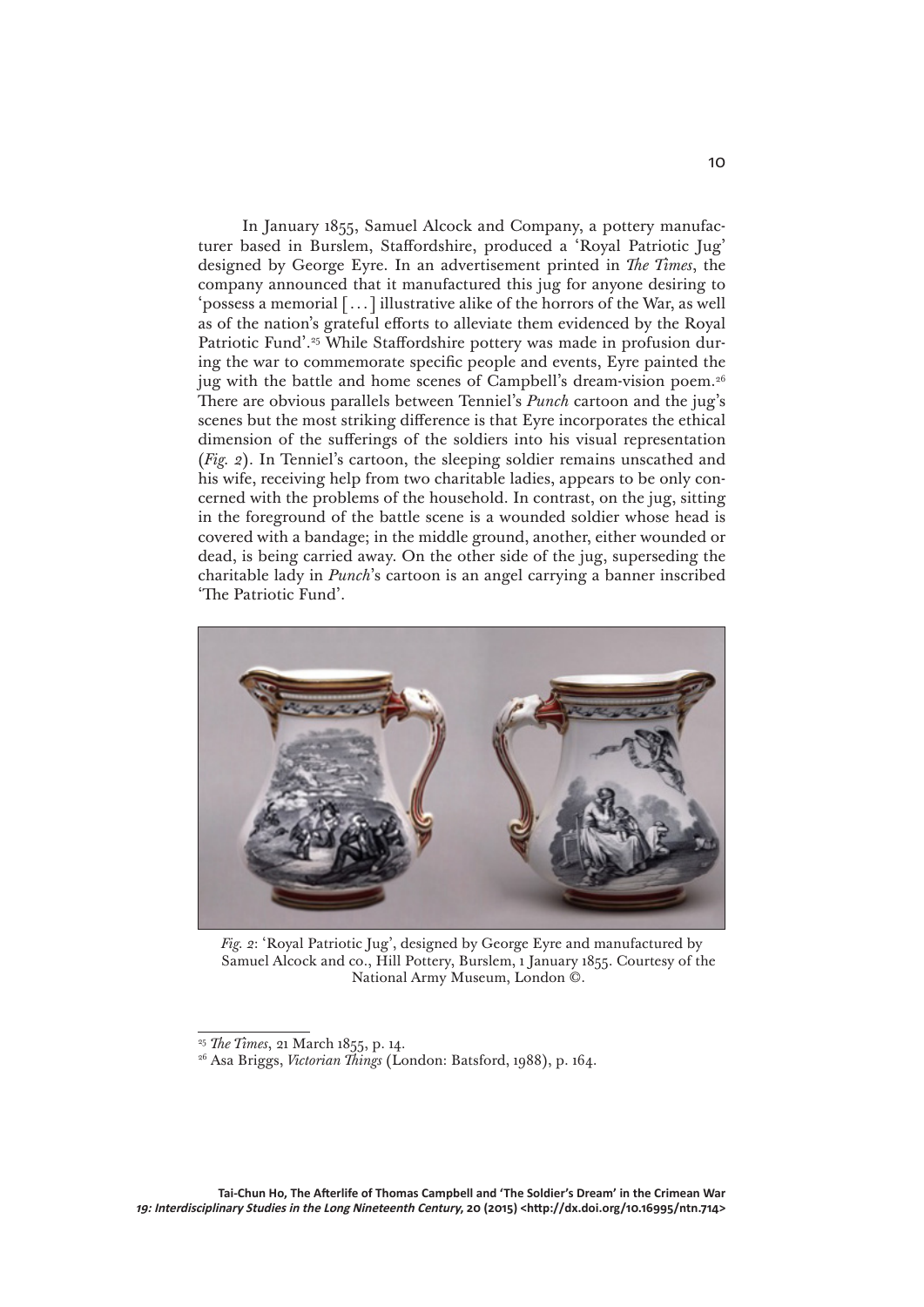As only those who lost their men at the front line were entitled to claim from the fund, the angel can be read as a harbinger of death. Hence, the soldier's wife is in mourning, and covering her face with her hands. In this sense the artefact brings the cost of the war into the mid-Victorian parlour. However, for the wounded soldier who sees his family visited by the angel in his dream, the Patriotic Fund is a quasi-official guarantee that, if he dies, his family will receive financial support from the government. The envisioned scene brings reassurance for the soldier, and hence he is encouraged to carry out his duties. By advertising the government's official public subscription through the angel, Eyre reworked Campbell's dream vision to acknowledge the sacrifices and sufferings of both the soldier and his family and to highlight the government's efforts to assuage them.

In December 1854 *Tait's Edinburgh Magazine* printed 'A Night on the Heights' by the pseudonymous poet 'Private Jones'. The title of the poem refers to the evening spent by a British Grenadier after allied victory at the Battle of Alma. The poet incorporates details of the battle into the framework of Campbell's dream vision to produce what appears to be a soldier's account of war. The soldier-speaker is a young Grenadier Guard traumatized by his first combat experience:

> My heart was filling fast as I weary down did lie — My heart was filling faster as I looked upon the sky; And then it went and burst, for I thought that I should cry. 'Why, William, what's the matter? What's the matter Bill?' says I.<sup>27</sup>

The poet draws on the rhyme 'sky' and 'die' (ll. 2, 4) in the opening scene of Campbell's poem while putting much greater emphasis on the soldierspeaker's psychological conflict in the aftermath of Alma. 'I thought that I should cry' suggests an emotional breakdown and the poet registers his conflicting emotions in the final line of this stanza, when the speaker addresses two masculine voices, William and Bill, simultaneously.

As the dialogue of the two voices progresses, it becomes clear that William represents the emotional, sensitive side of the soldier who is horrified by the ugliness of killing — 'Such a bloody piece of business as to-day you've had to do?'  $(l. 14)$  — and is anxious about his family — 'Bill! How about them — you know! — in Old England all alone?'  $(l. 32)$  — and the consequence of his death — 'And if some stray Russian bullet  $-$ !' (l. 45). At one point, the soldier realizes that William is the 'little boy' in him: 'I thought he grow'd up hard, and a soldiering did go; | But I find he's still a youngun, and I hope he'll never grow' (ll. 22–24). Here, the soldier's ambivalence towards William epitomizes his contradictory feelings towards

<sup>27</sup> Private Jones, 'A Night on the Heights', *Tait's Edinburgh Magazine*, December 1854, pp. 743–45 (ll. 5–8). Further references to the poem will be cited parenthetically by line number.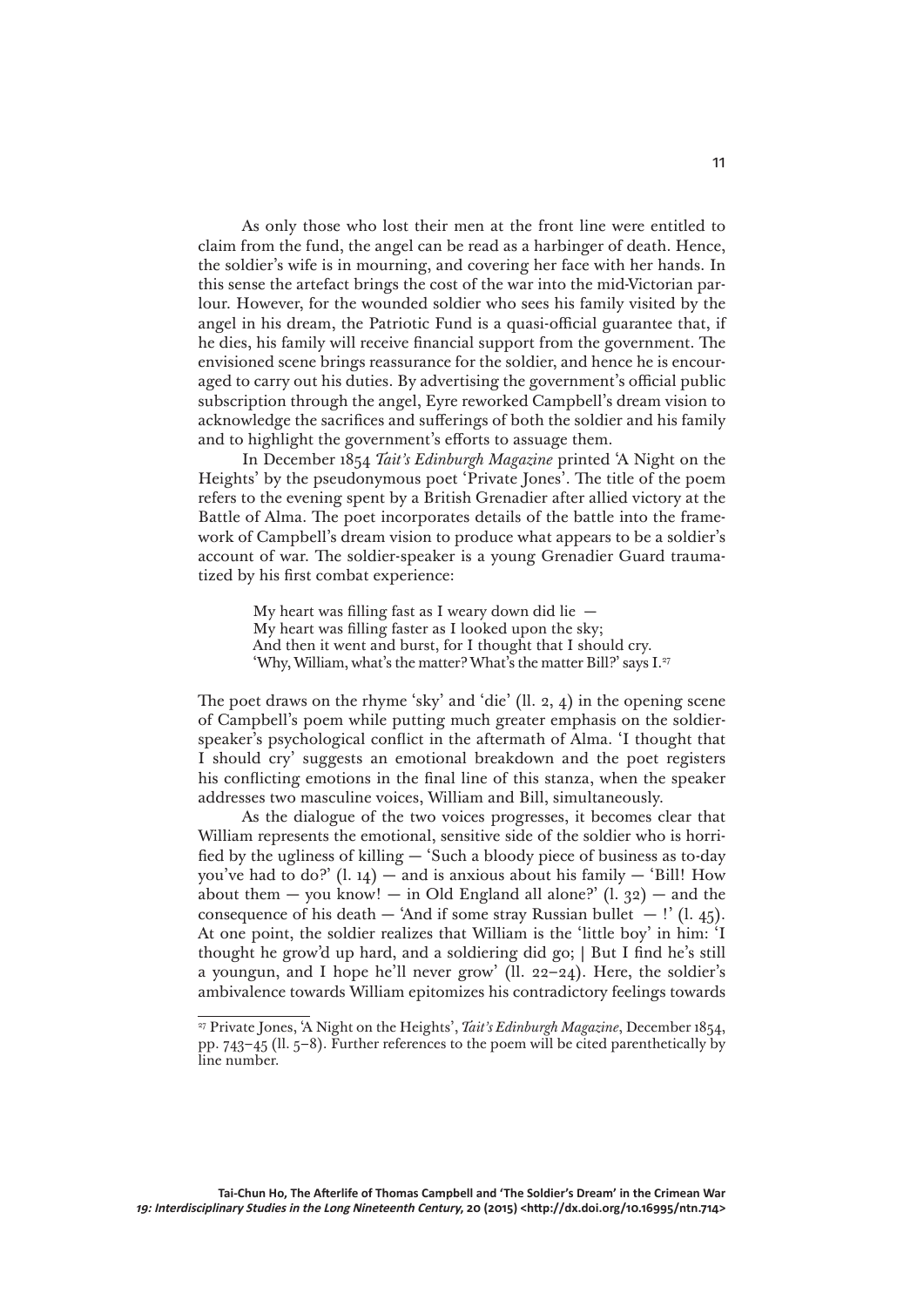'soldiering'. As a soldier, he ought not to have doubts about killing enemies or worry about his family. At first, the soldier is not troubled by William's voice and simply asks him to stop: 'I'm about the Nation's business: there aint nothing half so clear: | And how *am* I to do it, if you goes on like this here?' (ll. 35-36). And yet, William's voice finally renders him hysterical: 'Spare me, though I am a soldier! Strike these thoughts upon my brain, | Strike them dead, that they may never, never, never rise again!' (ll. 47–48). Not long after his breakdown the soldier falls asleep and dreams that he is back in England.

In the second part of the poem, having searched for his children in vain, the dreaming soldier encounters Britannia:

'Bill, my son,' says she, 'what ails you, that you doubt me so to-night? Do you think that I shall never learn my faithful to requite?'

'Iron soldier, tender-hearted! tender-hearted, true and tried, See whose hands in mine are clasped — see whose little feet I guide! Thine or mine!' says she, and then her robe of glory parted wide, And I saw two little children clinging at my Country's side. (ll. 79–84)

The poet reiterates the nation's obligations to the soldier and his family through the figure of Britannia. The soldier not only sees his children being protected but has a direct encounter with Britannia who calls him 'Bill, my son'.<sup>28</sup> It is interesting to note that the soldier's wife is absent from his dream and he is only concerned about his children. The implication of this emblematic scene is that the soldier who has undergone his first experience of combat is himself a son who desires to be comforted by a maternal Britannia. 'Private Jones' thus recast Campbell's dream vision into a soldier's struggle with his conflicting emotions, suggesting that his vulnerability is embraced by the nation. The epithet Britannia gives him — 'Iron soldier, tender-hearted' — acknowledges both traditional manly virtues and the emotional side of the soldier. Significantly, it is when Britannia helps regulate the soldier's conflicting emotions that he wakes up with renewed confidence in his vocation. In the final stanza of the poem, the poet plays on the masculine rhyme 'fulfil', 'Bill', 'still', and 'will' (ll. 93–96) to show the reconciliation of the two conflicting masculine voices and to reinforce the message that the soldier called Bill fulfils his duty.

<sup>&</sup>lt;sup>28</sup> *Punch* had disseminated this maternal image of Britannia protecting and taking care of the soldiers' children at home in two cartoons. See 'Britannia Taking Care of the Soldiers' Children', *Punch*, 4 March 1854, p. 84; and 'Britannia Takes the Widows and Orphans of the Brave Under her Protection', *Punch*, 21 October 1854, p. 158.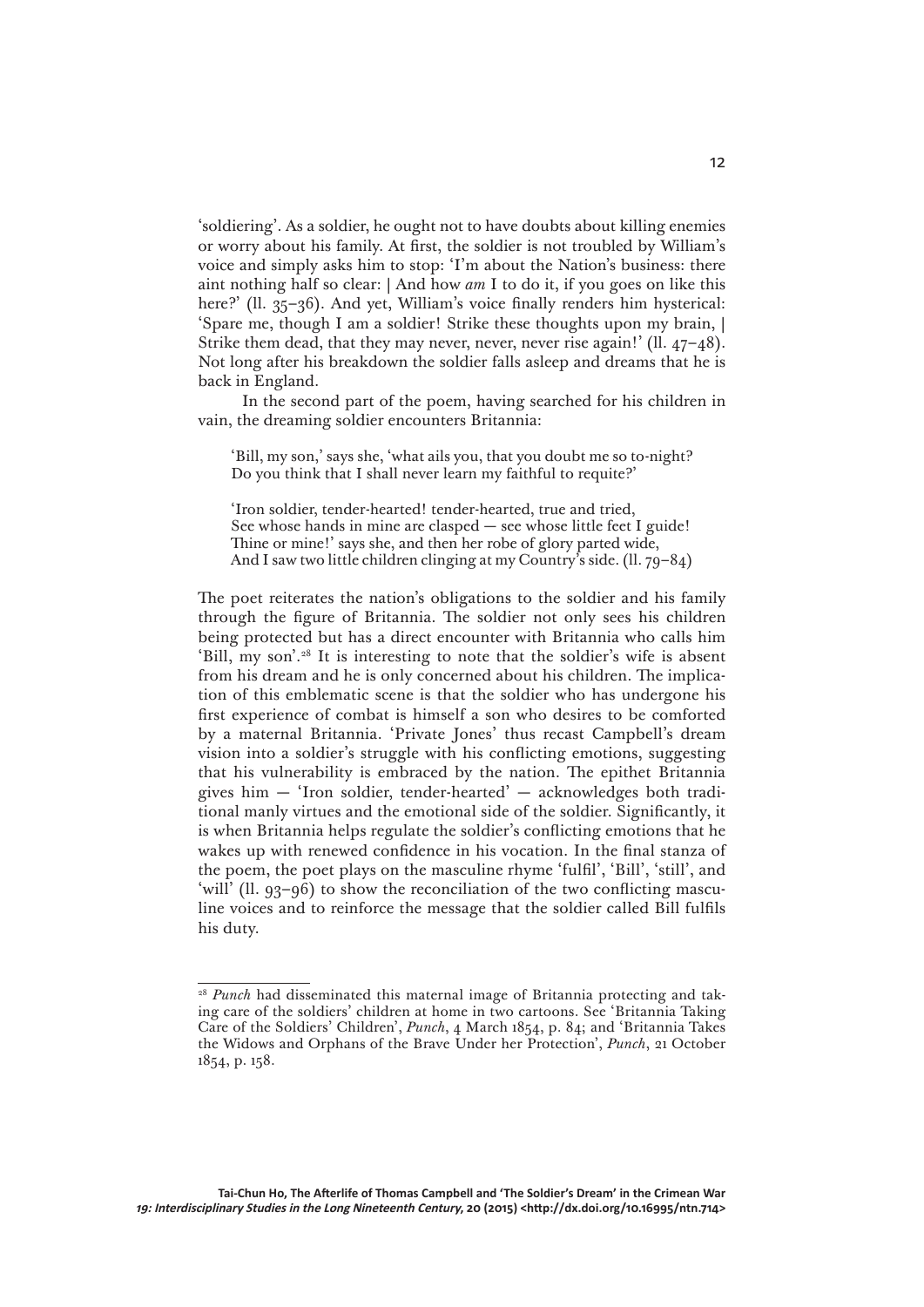As we have seen, Crimean War poets and artists borrowed Campbell's dream vision to produce a fabricated testimony to the government's war relief. The soldier's dream vision — whether through the figure of the lady philanthropist, the angel of the Patriotic Fund, or Britannia — dispels his anxiety about his family and reaffirms his conviction in his public duties. Part III of Tennyson's 'Maud', however, was an exception to this pattern. The final section of this article will explore how Tennyson's speaker provokes readers' anxieties about the condition of the common soldier at the closing stages of the war.

## **Tennyson's madman**

When publisher Edward Moxon informed Tennyson of Campbell's death in 1844, Hallam Tennyson recalled: 'My father missed him, for he was a kindhearted man and a brilliant talker in a *tête*-à-*tête;* and very good-natured whenever they met.'29 Tennyson was not only a friend of Campbell's but knew his works well from childhood. He once said: 'When I was eight, I remember making a line I thought grander than Campbell' (Hallam Tennyson, II, 93). Hallam Tennyson's *Memoir* reveals that Tennyson often invoked Campbell as a poet of an older generation against whom he measured himself, reciting and analysing his war poems, including 'The Soldier's Dream'.30 As I hope to show, the poetic influence of Campbell can be seen in Tennyson's heavily allusive war poem 'Maud', published in *Maud and Other Poems* in July 1855, Tennyson's first volume after becoming Poet Laureate in 1850.

'Maud' concerns a mentally unstable speaker's failed relationship with a neighbour's daughter, the eponymous Maud. In the poem, the speaker obsessively dreams of Maud and strives to interpret his sights and visions of her:

> If Maud were all that she seemed, And her smile were all that I dreamed, Then the world were not so bitter.<sup>31</sup>

According to Susan Shatto, the etymology of Maud derives from 'a Norman-French form of the old German "Mahthildis", a compound name meaning "might", "strength" and "battle", "strife"'.<sup>32</sup> Maud, in the war plot of the

<sup>29</sup> Hallam Tennyson, *Alfred Lord Tennyson: A Memoir*, 2 vols (London: Macmillan, 1897), 1, 220.<br><sup>30</sup> Hallam recorded that Tennyson regarded the line 'The sentinel stars set their

watch in the sky' from 'The Soldier's Dream' as 'unquantitative' while praising the next line 'The weary to sleep and the wounded to die' (II, 202, 289).

<sup>&</sup>lt;sup>31</sup> 'Maud', in *Poems of Tennyson*, ed. by Christopher Ricks, 2nd edn, 3 vols (London: Longman, 1987), 11, 513–84 (p. 583) (1. 225–27). All references to 'Maud' are from this edition and will be cited parenthetically by part and line number.

<sup>32</sup> *Tennyson's Maud: A Definitive Edition*, ed. by Susan Shatto (London: Athlone, 1986), p. 33.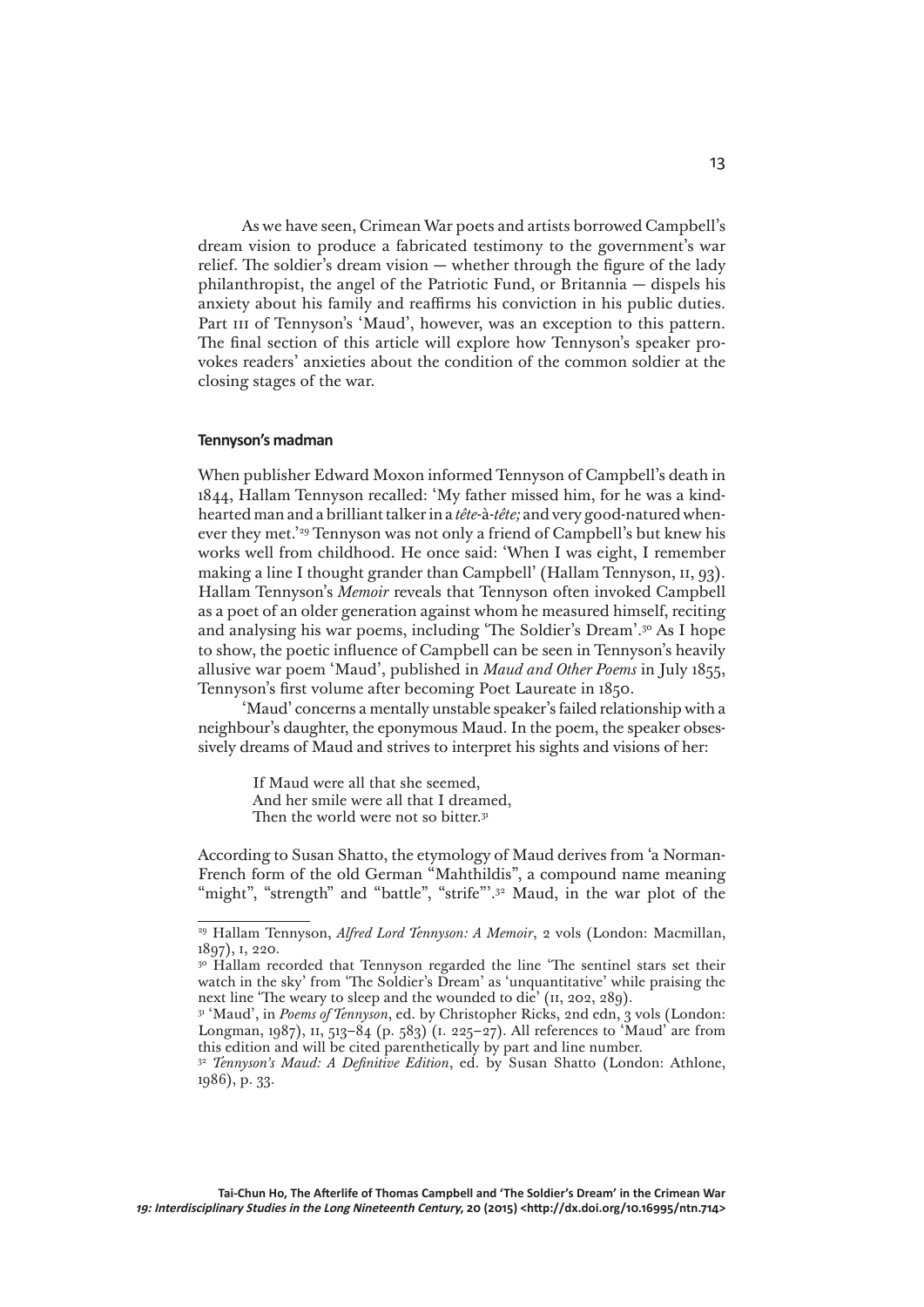poem, is a passive, silent, and emblematic female figure who arouses the speaker's war fantasies. In Part II, the speaker kills Maud's brother in a duel and is haunted and driven to madness by the ghost of Maud. At the beginning of Part III, the speaker, however, claims that he has recovered from his madness and decides to enlist, having seen a vision of Maud in his dream:

> She seemed to divide in a dream from a band of the blest, And spoke of a hope for the world in the coming of wars  $-$ 'And in that hope, dear soul, let trouble have rest, Knowing I tarry for thee', and pointed to Mars As he glowed like a ruddy shield on the Lion's breast.  $(iii. 10-14)$

The speaker's dream vision is one saturated with emblems of war: 'Mars', 'Lion', and Maud herself. Tennyson's portrayal of Maud as a woman who emerges 'from a band of the blest' resembles the female authority figures we have seen in earlier rewritings of Campbell's dream vision. Here, the crucial difference is that Maud embodies not the maternal but a martial image of Britannia exhorting the speaker to engage in the war. This image of Maud is best illustrated in a *Punch* cartoon published soon after England's declaration of war in April 1854 with the caption 'Right against Wrong' (*Fig. 3*). It depicts a warrior-like Britannia carrying a sword in one hand, holding a standard on her shoulder, and standing next to a lion.

Significantly, the speaker's dream vision of Maud marks the decisive turning point of his attitude towards war:

> And it was but a dream, yet it yielded a dear delight To have looked, though but in a dream, upon eyes so fair, That had been in a weary world my one thing bright; And it was but a dream, yet it lightened my despair When I thought that a war would arise in defence of the right, That an iron tyranny now should bend or cease, The glory of manhood stand on his ancient height.  $(iii. 15-21)$

The speaker's vision of war echoes the pro-war rhetoric of early 1854 that heralded the coming of the war as a regenerative force for a mercantile society, after forty years of morally stagnant peace.33 Just like Campbell's soldier who dreams of 'a sweet vision [...] thrice ere the morning', Tennyson's speaker refers to the effects of his dream three times, stressing how his vision 'yielded a dear delight | To have looked' and 'lightened my despair'. At first glance, the dream vision in 'Maud' seems to serve the same function as we have seen in earlier rewritings: it inspires the

<sup>&</sup>lt;sup>33</sup> Part III of 'Maud' is the earliest part of the poem Tennyson composed around March 1854 (Shatto, pp. 9–10).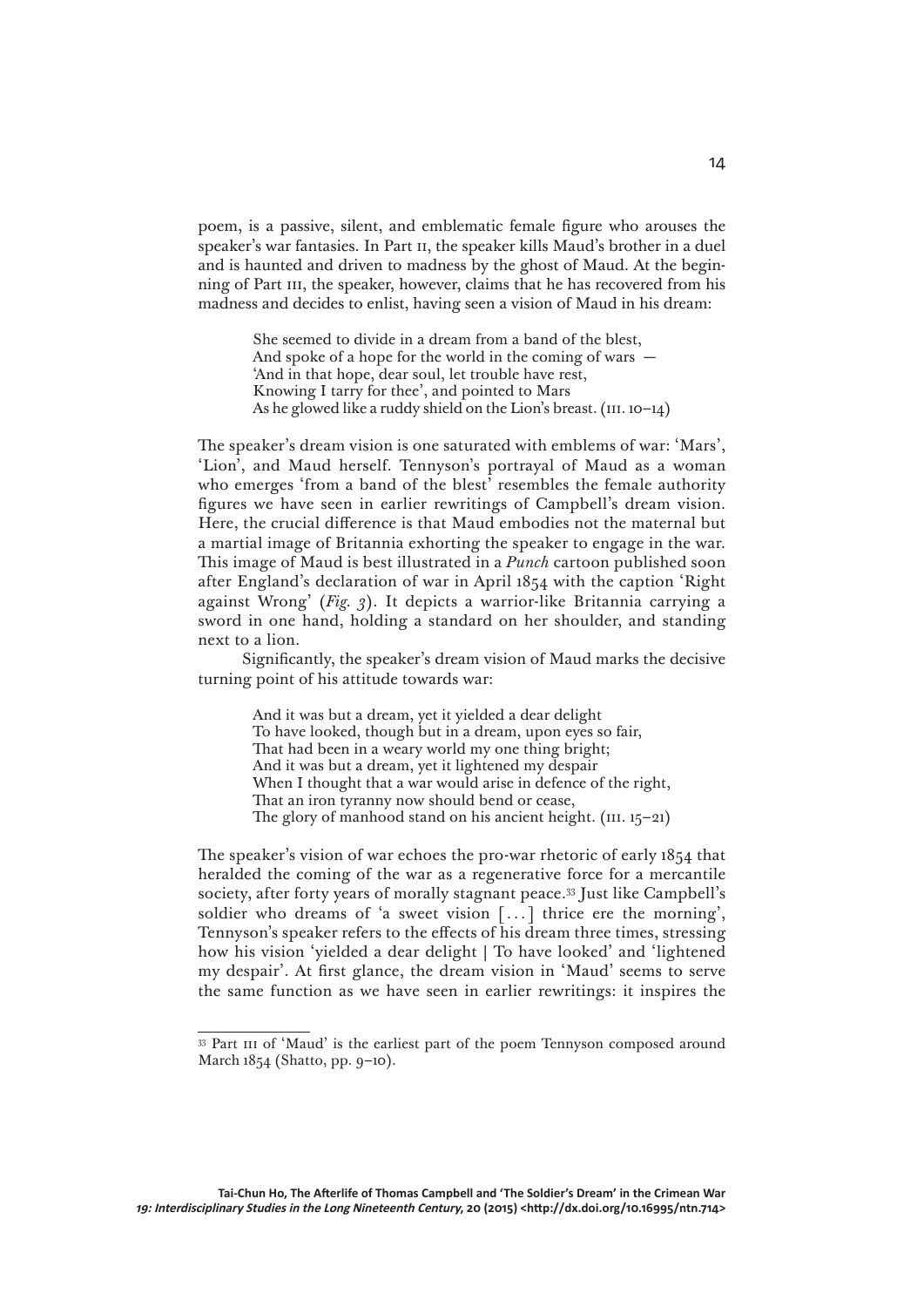

*Fig. 3*: 'Right against Wrong', *Punch*, 8 April 1854, p. 144.

speaker to enlist at the outbreak of the Crimean War. Far from assuaging anxiety, however, the conclusion of 'Maud' actually heightens readers' uncertainty, generating a heated debate over what contemporary reviewers termed Tennyson's 'war philosophy'.34 While some approved of the

<sup>34</sup> Edgar Shannon, 'The Critical Reception of Tennyson's *Maud*', *PMLA*, 68 (1953),  $397-417$  (p. 401).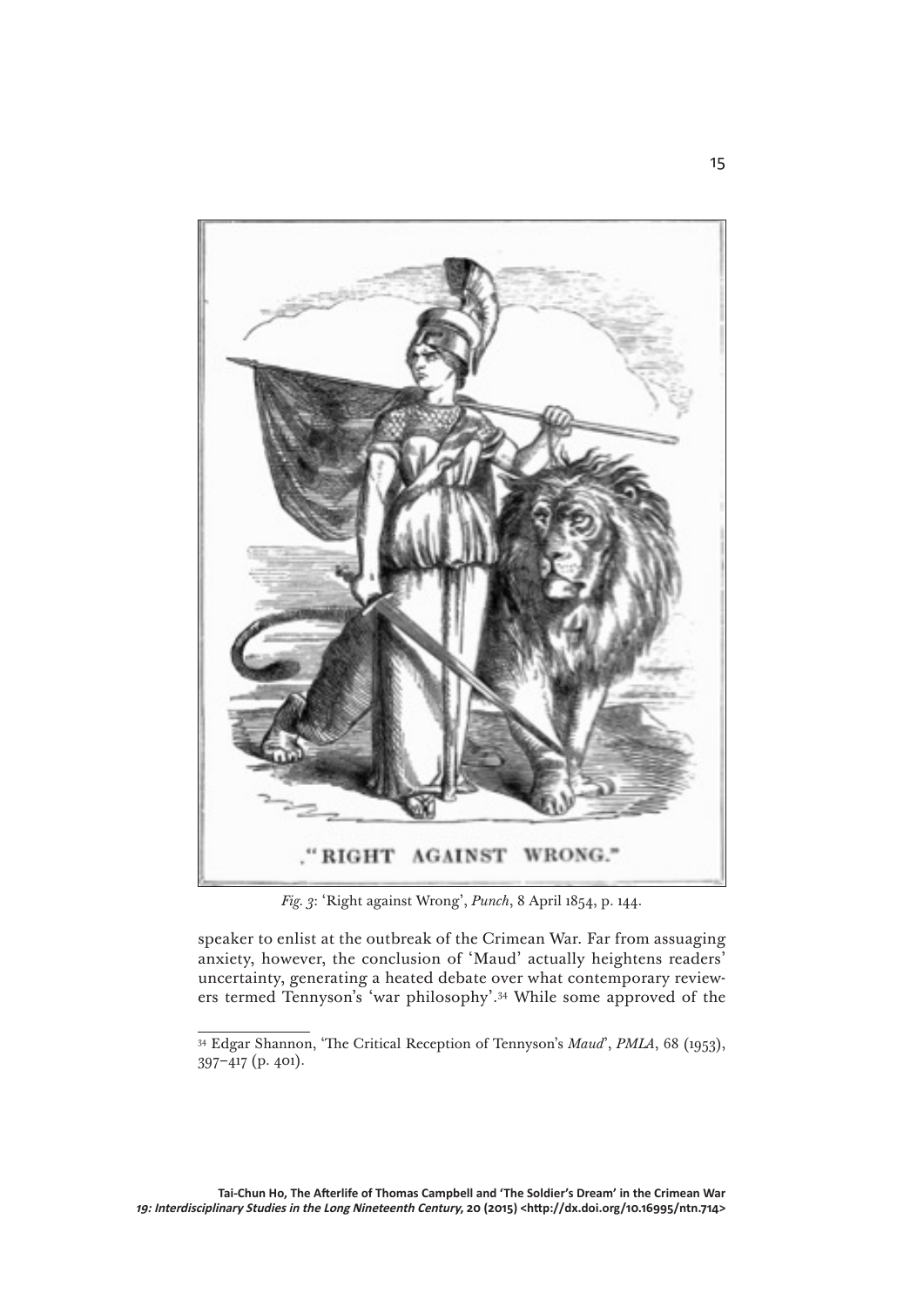speaker's voluntary military service at the end of 'Maud', several critics such as Goldwin Smith and William Gladstone denounced it. 'What the speaker wants is not a just and necessary war, but war in itself  $-$  war, as a cure [. . .] for the hysterical mock-disease of a heart-broken and, one must add, guilty man', protested Smith in November 1855.35 'What interpretation are we meant to give to all this sound and fury?', wrote Gladstone in his 1859 review. He continued: 'We would fain have put it down as intended to be the finishing stroke in the picture of a mania which has reached its zenith.'36

One important reason why some reviewers read the speaker's ardent desire to participate in the Crimean conflict with such a profound scepticism is that by the time 'Maud' appeared, their initial excitement and national pride had given way to disillusionment with military incompetence and the troops' privation. In the wake of the collapse of the Aberdeen coalition in late January 1855, the leader writers of *The Times* described the military campaign as a nightmare for both the reading public and the soldier. On 30 January 1855, *The Times* wrote: 'Is there nobody who can wake us from this hideous dream, and show us the British army in the Crimea not so wholly unchanged from that which began to land there on the 14th of September, only four months since?'.37 A few days later, on 3 February, speaking of the plight of the soldiers, a leader lamented that 'from the 14th of September till now their life has been one long, troubled, miserable dream, — battle, and famine, and rotting wet, and icy cold, increasing labour, and diminishing strength'.38 Furthermore, the British government faced serious problems convincing men to join the army. As recruitment did not operate on conscription but on a voluntary system, the government had to introduce the Foreign Enlistment Bill, an unpopular and controversial move that allowed foreign mercenaries to fight for England. On 4 January 1855, in a letter to the editor of *The Times*, commenting on the manpower shortage in the army, a writer argued that the fundamental solution to the problem was to raise the soldier's pay to reflect the nation's appreciation of their service:

> Increase the soldier's pay, and we shall not lack men in this or any other emergency — men ready to serve their country at

<sup>35</sup> Goldwin Smith, 'The War Passages in *Maud*', *Saturday Review*, 3 November 1855, pp. 14–15 (p. 14).

<sup>36</sup> William Gladstone, 'Tennyson's Poems', *Quarterly Review*, October 1859, pp. 454–85 (p. 461). I should emphasize that Gladstone changed his opinion of 'Maud' in 1878, acknowledging that Tennyson's treatment of the war was far more complicated than he had assumed. For his recantation, see Hallam Tennyson, II, 398-99.

<sup>37</sup> Leader, *The Times*, 30 January 1855, p. 8.

<sup>38</sup> Leader, *The Times*, 3 February 1855, p. 6.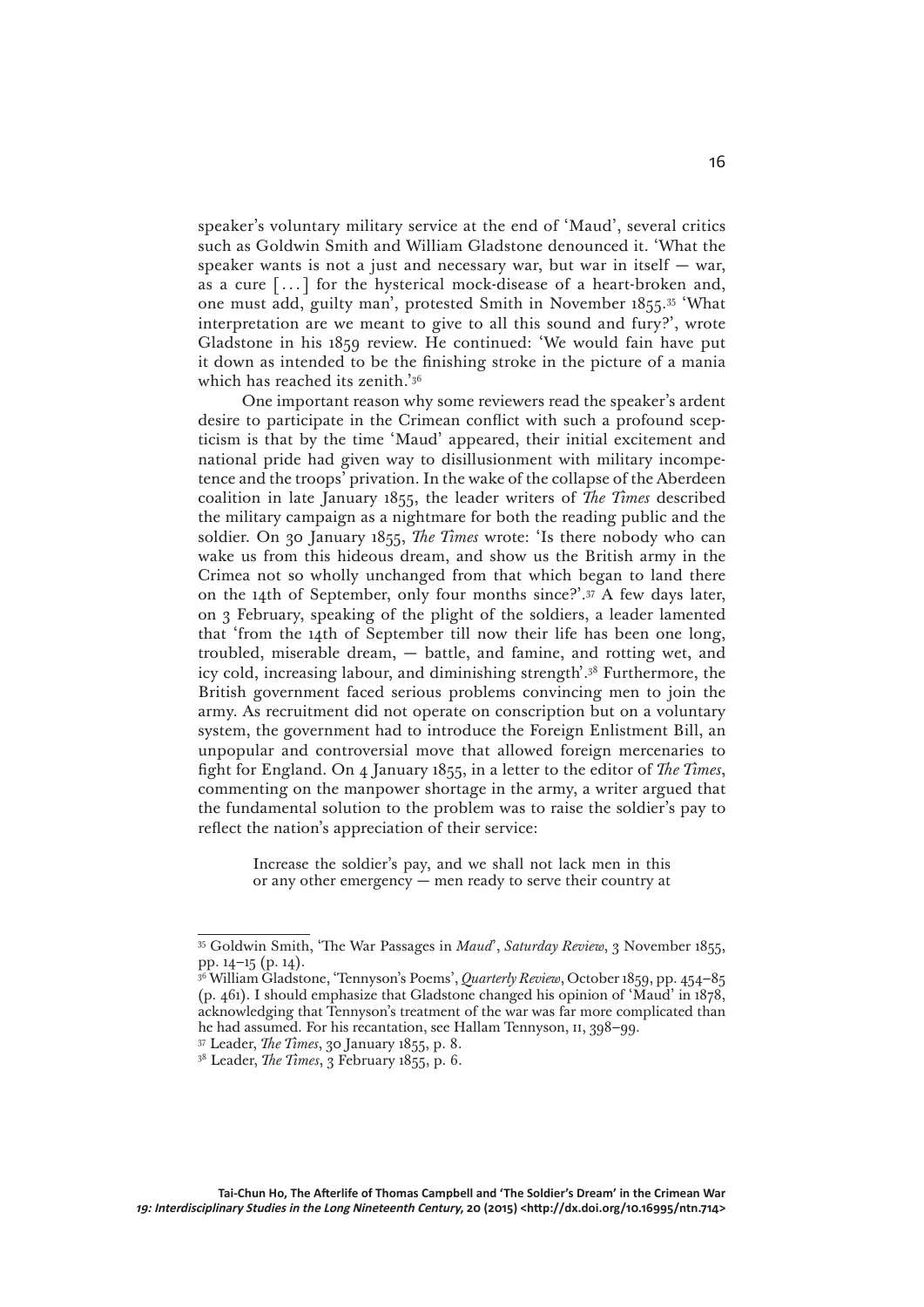duty's call. We cannot expect patriotism alone to be the only motive in inducing our youth to enter the ranks of the army.39

As these quotations suggest, it was the public's increasing awareness of the difficulties of recruiting men and of the privations of the common soldier that prompted critics to question Tennyson's speaker's reading of his service as a moral purge. Why, in the circumstances, does Tennyson's speaker decide to enlist?

In several respects, the speaker's dream vision in 'Maud' is a deeply ironic one that confounds the expectations of a reading public familiar with the conventions of Campbell's dream-vision framework. It is ironic in that, unlike the husband-and-father soldiers in earlier rewritings of Campbell's poem, Tennyson's speaker is an unmarried recruit deprived of the claims to citizenship that go with heading a family. While the dream visions we have encountered so far transport the married soldier home to his family, Tennyson's reverses the movement: his dream vision motivates the single and heartbroken speaker to sail 'on a giant deck' to be reunited with Maud on the battlefront: 'I saw the dreary phantom arise and fly | Far into the North, and battle, and seas of death' ( $III. 34, 36-37$ ).

As the speaker wakes up, he asserts that his vision of war 'had been in a weary world my one thing bright' (III. 17). The word 'weary' is a key one which first appears in Campbell's 'Soldier's Dream' and recurs in mid-Victorian rewritings. In Campbell's poem and Private Jones's 'A Night on the Heights', the word denotes both the soldier's physical exhaustion and war-weariness in the aftermath of a battle. In the context of 'Maud', however, Tennyson's use of the word 'weary' hints at the speaker's languor or loss of masculine power on the home front. It would seem that it is his crisis of masculinity, concomitant with loss of family, love, and status and manifested in his madness that induces him to participate in public action. The outbreak of the war provides an opportunity for him to reclaim 'the glory of manhood [...] on his ancient height' (iii. 21).

Tennyson, in other words, rewrites Campbell's soldier's yearning for home and peace into a civilian speaker's desire for power and war. His rendition evinces a civilian's anxiety over his masculine status in wartime. Indeed, Part III of 'Maud' can be read as a critique of the civilian's war fantasy. That some contemporary reviewers could still identify with the speaker's dream of performing his public duties in the arena of war suggests that they also shared his anxiety about the non-combatant's status on the home front. Meanwhile, it is important to reiterate the Laureate's defence of his monodrama. Tennyson insisted that 'Maud' is told from the perspective of a madman and that 'the whole was intended to be a new form of dramatic

<sup>39</sup> Desaix, letter to the editor, *The Times*, 4 January 1855, p. 10.